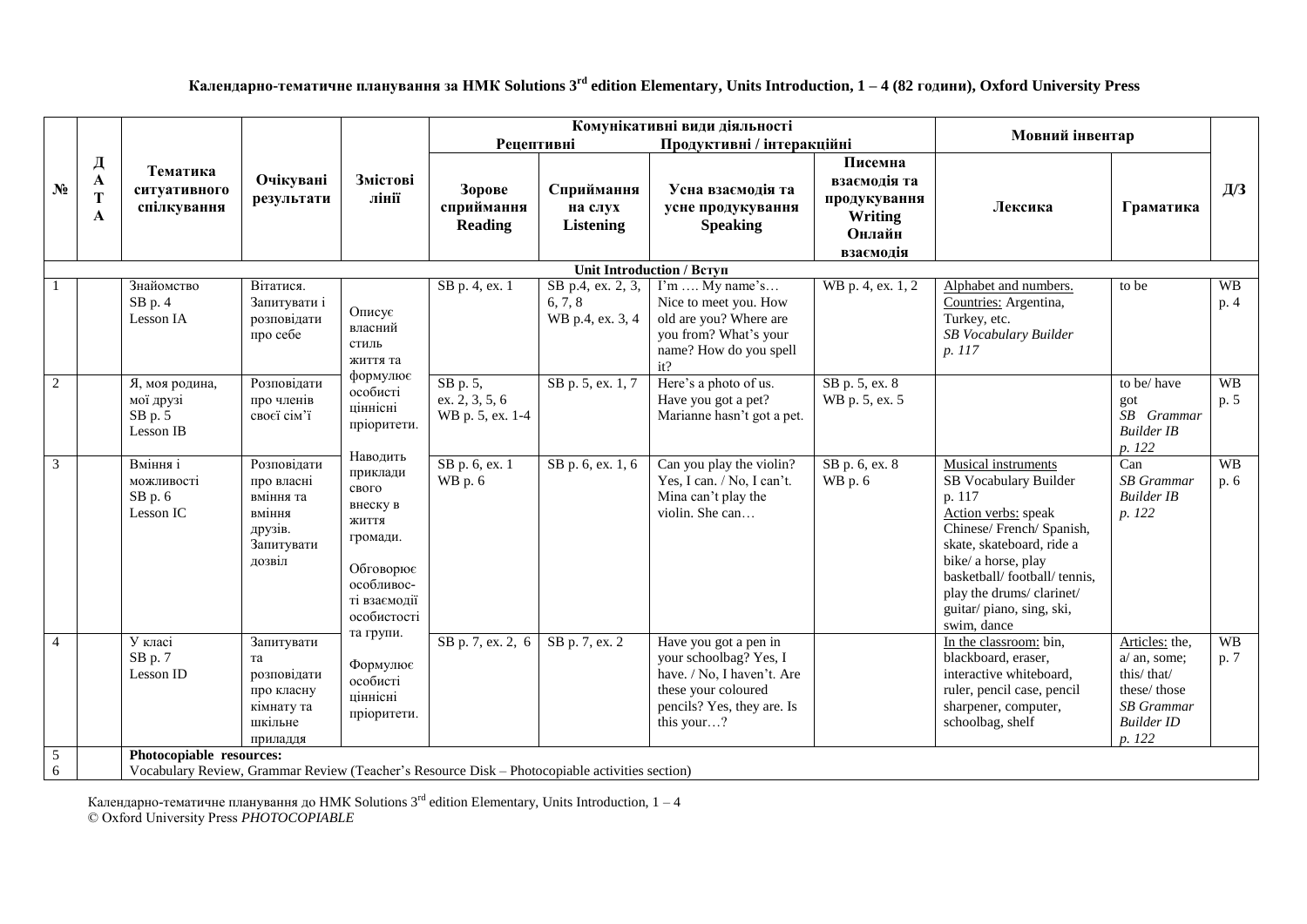|                 | Unit 1. Family and friends / Я, моя родина та друзі |                                                                           |                                                                                              |                                                                                 |                                                |                                                                                 |                                                                                                                                            |                                                         |                                                                                                                                                                                                |                                                                                                       |                    |  |  |
|-----------------|-----------------------------------------------------|---------------------------------------------------------------------------|----------------------------------------------------------------------------------------------|---------------------------------------------------------------------------------|------------------------------------------------|---------------------------------------------------------------------------------|--------------------------------------------------------------------------------------------------------------------------------------------|---------------------------------------------------------|------------------------------------------------------------------------------------------------------------------------------------------------------------------------------------------------|-------------------------------------------------------------------------------------------------------|--------------------|--|--|
|                 |                                                     | Моя родина<br>SB p. 8-9<br>Lesson 1A                                      | Розповідати<br>про власну<br>родину.<br>Описувати<br>родинне<br>фото                         | Розповілає<br>про<br>розподіл<br>обов'язків<br>у родині.                        | SB p. 8, ex. 1, 2<br><b>WB</b> p. 8            | SB p. 8, ex. 11<br>SB p. 9,<br>ex. 3, 5, 7                                      | I've got three stepsisters.<br>She's got two cousins.<br>Have you got a<br>stepbrother? Yes, I have.<br>What's his name? How<br>old is he? | WB p. 8, ex. 8                                          | Family members: aunt, son,<br>niece, nephew, stepbrother,<br>brother-in-law, great-uncle,<br>etc.                                                                                              | Possessive 's.<br>Have got<br><b>SB</b> Grammar<br><b>Builder 1A</b><br>p. 124                        | <b>WB</b><br>p. 8  |  |  |
| 8               |                                                     | Відомі<br>телевізійні шоу<br>SB p. 10<br>Lesson 1B                        | Розповідати<br>про<br>телевізійні<br>шоу                                                     | Описує<br>власний<br>стиль<br>життя та<br>визначає                              | SB p. 10, ex. 2<br>WB p. 9                     | SB p. 10 ex. 7, 8                                                               | The main characters are X<br>and $Y$ They live in $X$<br>loves school and she<br>studies a lot. But Y                                      | WB p. 9, ex. 5                                          |                                                                                                                                                                                                | Present simple<br>(affirmative)<br><b>SB</b> Grammar<br><b>Builder 1B</b><br>p. 124                   | <b>WB</b><br>p. 9  |  |  |
| 9               |                                                     | Обов'язки по<br>дому<br>SB p. 11<br>Lesson 1C                             | Розповідати<br>про<br>обов'язки по<br>дому.<br>Розрізняти<br>слова зі<br>схожими<br>звуками. | пріоритети.<br>Наводить<br>приклади<br>взаємо-<br>допомоги<br>членам<br>родини. | SB p. 11, ex. 2                                | Vowels: same<br>spelling,<br>different sounds<br>SB p. 11, ex. 5,<br>6, 7, 8, 9 | I tidy my bedroom and set<br>the table. My dad cleans<br>the house.                                                                        | SB p. 11,<br>ex. 5, 6, 7, 8, 9<br>WB p. 10,<br>ex. 4, 5 | Housework: clean the<br>house, cook dinner, do the<br>ironing, do the washing, go<br>to the supermarket, load/<br>unload the dishwasher, set<br>the table, tidy my bedroom,<br>wash the dishes | Present simple                                                                                        | <b>WB</b><br>p. 10 |  |  |
| 10              |                                                     | Сварки між<br>братами та<br>сестрами<br>SB p. 12<br>Lesson 1D             | Запитувати<br>про факти та<br>щоденні<br>події                                               | Демонст-<br>рує<br>розуміння<br>цінності<br>праці та                            | SB p. 12, ex. 2<br>WB p. 11                    | SB p. 12, ex. 2                                                                 | Do you live near the<br>school? Do you get up<br>early on Sundays? Yes, I<br>do. / No, I don't.                                            | SB p. 12 ex. 5, 7<br>WB p. 11                           | Sitcom, remote; record the<br>football, watch it live                                                                                                                                          | Present simple<br>(negative and<br>interrogative)<br><b>SB</b> Grammar<br><b>Builder 1D</b><br>p. 124 | <b>WB</b><br>p.11  |  |  |
| 11              |                                                     | $Cim$ <sup><math>n</math></sup><br>знаменистотей<br>SB p. 13<br>Lesson 1E | Розповідати<br>про родину<br>футболіста<br>Девіда<br>Бекхема                                 | працьови-<br>тості для<br>досягнення<br>добробуту.                              | SB p. 13, ex. 1,<br>WB p. 12, ex. 2            |                                                                                 |                                                                                                                                            | SB p. 13, ex. 8                                         | Nickname, ex-footballer,<br>accessories, charity,<br>jewellery.<br><b>Dictionary Work</b>                                                                                                      | Singular and<br>plural nouns                                                                          | <b>WB</b><br>p. 11 |  |  |
| 12              |                                                     | Братське<br>суперництво<br>SB p. 14-15<br>Lesson 1F                       | Запитувати<br>про стосунки<br>між братами<br>та сестрами                                     | Обговорює<br>громадян-<br>ську<br>позицію та<br>власні                          | SB p. 14, ex. 2<br>SB p. 15<br>WB p. 12, ex. 2 | $SB$ p. 15                                                                      | Are you similar to your<br>brother or sister? Yes, I<br>am. / No, I'm not. Are<br>you interested in the same<br>things?                    |                                                         | Worry about, be proud of,<br>be keen on, be interested in,<br>be angry with, be similar to,<br>be good at                                                                                      | Present simple                                                                                        | <b>WB</b><br>p. 13 |  |  |
| 13              |                                                     | Опис людей<br>SB p. 16<br>Lesson 1G                                       | Описувати<br>друзів                                                                          | погляди на<br>різноманіт-<br>ні пісенні<br>конкурси<br>та                       | SB p. 16, ex. 2                                | SB p. 16,<br>ex. 2, 4, 5<br>WB p. 14,<br>ex. 2, 4                               | What does he/ she look<br>like? He/ She is He/<br>She has got                                                                              | WB p. 14 ex. 3, 5                                       | Describing people: blue,<br>glasses, long, moustache,<br>short, straight, wavy<br>SB Vocabulary Builder p.<br>117                                                                              | to be/have<br>got<br>Present simple                                                                   | <b>WB</b><br>p. 14 |  |  |
| $\overline{14}$ |                                                     | Написання<br>особистого<br>профайлу                                       | Писати<br>інформацію<br>про себе для                                                         | телевізійні<br>шоу.                                                             | SB p. 17, ex. 1<br>WB p. 17, ex. 3             |                                                                                 | I am Lauren  and I am<br>in Year 12. I'm  years<br>old. I live in I really                                                                 | SB p. 17, ex. 8<br>WB p. 13,<br>ex. 2, 6, 7             | Personality adjectives:<br>creative, friendly, hard-<br>working, honest, patient,                                                                                                              |                                                                                                       | <b>WB</b><br>p. 15 |  |  |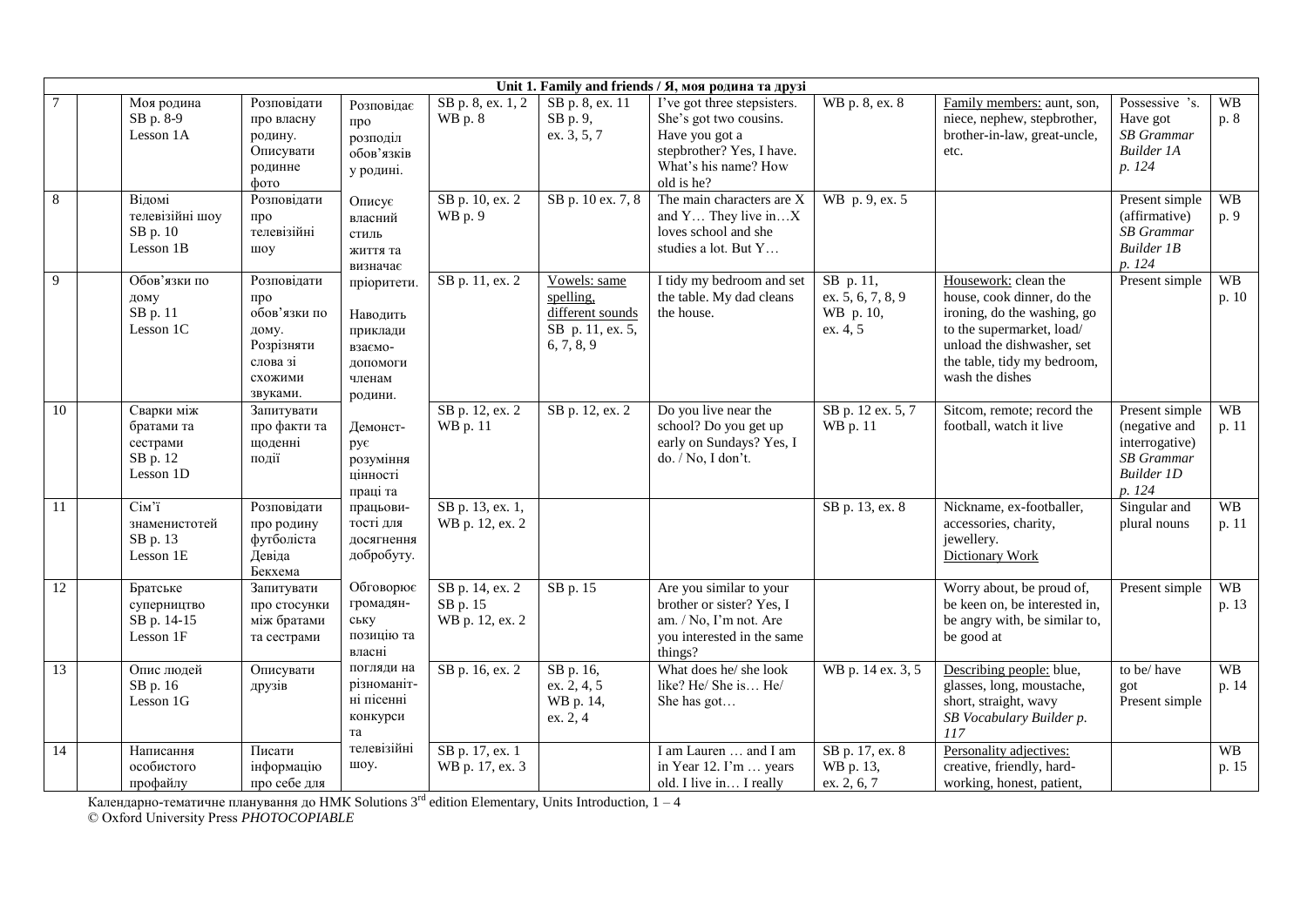|                 | SB p. 17                                                            | онлайнового              | Порівнює             |                 |                 | enjoy school: my                                        |                              | polite, sensible                                                                                                                                                                                      |                   |           |
|-----------------|---------------------------------------------------------------------|--------------------------|----------------------|-----------------|-----------------|---------------------------------------------------------|------------------------------|-------------------------------------------------------------------------------------------------------------------------------------------------------------------------------------------------------|-------------------|-----------|
|                 | Lesson 1H                                                           | профайлу                 | типові для           |                 |                 | favourite subjects are                                  |                              | SB Vocabulary Builder                                                                                                                                                                                 |                   |           |
|                 |                                                                     |                          | різних               |                 |                 | My hobbies are I'm                                      |                              | p. 117                                                                                                                                                                                                |                   |           |
|                 |                                                                     |                          | культур              |                 |                 | keen on, but I'm not                                    |                              |                                                                                                                                                                                                       |                   |           |
|                 |                                                                     |                          | норми                |                 |                 | very good at My                                         |                              |                                                                                                                                                                                                       |                   |           |
|                 |                                                                     |                          | поведінки у          |                 |                 | ambition is to become                                   |                              |                                                                                                                                                                                                       |                   |           |
| $\overline{15}$ | МастерШеф.                                                          | Вести                    | сім'ях.              | WB p. 16        |                 | What is your favourite                                  | WB p. 16, ex. 5              | Have a sweet tooth, savoury                                                                                                                                                                           |                   | <b>WB</b> |
|                 | Діти                                                                | розмову про              |                      |                 |                 | food? My favourite food                                 |                              | dishes, get their skills                                                                                                                                                                              |                   | p. 16     |
|                 | WB p. 16                                                            | телевівізійні            |                      |                 |                 | is  Do you prefer                                       |                              | from, inspire, original                                                                                                                                                                               |                   |           |
|                 | Ukrainian Culture                                                   | конкурси та              |                      |                 |                 | savoury dishes or sweets?                               |                              | recipe, fighting spirits,                                                                                                                                                                             |                   |           |
|                 | Extra page                                                          | шоу. Писати              |                      |                 |                 | Are you good at cooking?                                |                              | make excuses                                                                                                                                                                                          |                   |           |
|                 |                                                                     | профайли                 |                      |                 |                 | Yes, I am/No, I'm not.                                  |                              |                                                                                                                                                                                                       |                   |           |
|                 |                                                                     |                          |                      |                 |                 | What kind of meals can                                  |                              |                                                                                                                                                                                                       |                   |           |
|                 |                                                                     |                          |                      |                 |                 | you make? I can                                         |                              |                                                                                                                                                                                                       |                   |           |
| 16              | Пісенний                                                            | Вести                    |                      | WB p. 17        |                 | He/ She is famous for                                   | $\overline{WB}$ p. 17, ex. 5 | Competition, contest,                                                                                                                                                                                 |                   | <b>WB</b> |
|                 | конкурс                                                             | розмову про              |                      |                 |                 | The singer/ group is                                    |                              | diversity, slogan,                                                                                                                                                                                    |                   | p. 17     |
|                 | Євробачення                                                         | талановитих              |                      |                 |                 | The singer/ group sings                                 |                              | contestants, views, lyrics,                                                                                                                                                                           |                   |           |
|                 | WB p. 17                                                            | співаків                 |                      |                 |                 |                                                         |                              | take part in                                                                                                                                                                                          |                   |           |
|                 | Ukrainian Culture                                                   | України                  |                      |                 |                 |                                                         |                              |                                                                                                                                                                                                       |                   |           |
|                 | Extra page                                                          |                          |                      |                 |                 |                                                         |                              |                                                                                                                                                                                                       |                   |           |
| 17              | Cumulative Review: Units Introduction - 1 WB p. 108-109             |                          |                      |                 |                 |                                                         |                              |                                                                                                                                                                                                       |                   |           |
| 18              | Exam Skills Trainer 1 WB p. 18-19                                   |                          |                      |                 |                 |                                                         |                              |                                                                                                                                                                                                       |                   |           |
| 19              | End-of-unit 1 test (Course Tests)                                   |                          |                      |                 |                 |                                                         |                              |                                                                                                                                                                                                       |                   |           |
| 20              | <b>Culture: The Royal family SB p. 108</b>                          |                          |                      |                 |                 |                                                         |                              |                                                                                                                                                                                                       |                   |           |
| 21              |                                                                     |                          |                      |                 |                 |                                                         |                              | <b>Solutions 3<sup>rd</sup> ed. Culture Video Lesson. Unit 1 – The Salazar family</b> (Solutions 3 <sup>rd</sup> ed. Course DVD/ Classroom Presentation Tool/ Teacher's Resource Disk DVD Worksheets) |                   |           |
| $\frac{22}{23}$ | Photocopiable resources:                                            |                          |                      |                 |                 |                                                         |                              |                                                                                                                                                                                                       |                   |           |
|                 | Unit 1 (Teacher's Resource Disk - Photocopiable activities section) |                          |                      |                 |                 |                                                         |                              |                                                                                                                                                                                                       |                   |           |
|                 |                                                                     |                          |                      |                 |                 | Unit 2. School days / Шкільне життя                     |                              |                                                                                                                                                                                                       |                   |           |
| 24              | Повсякденні                                                         | Розповідати              | Впорядко-            |                 | SB p. 19,       | What time does she get                                  | WB p. 16, ex. 8              | Daily routine: arrive at                                                                                                                                                                              | Present simple    | <b>WB</b> |
|                 | справи                                                              | про щоденні              | BVE                  |                 | ex. 4, 7, 10    | up? She gets up at                                      |                              | school, get dressed, go to                                                                                                                                                                            |                   | p. 20     |
|                 | SB p. 18-19                                                         | справи у                 | власний              |                 | WB p. 20,       | What time do you get up                                 |                              | bed, have breakfast, have                                                                                                                                                                             |                   |           |
|                 | Lesson 2A                                                           | школі та                 | робочий              |                 | ex. 3, 6        | on Sunday? I get up at<br>At our school, we also        |                              | dinner, have lunch, leave                                                                                                                                                                             |                   |           |
|                 |                                                                     | вдома. Вести             | день з               |                 |                 |                                                         |                              | school, wake up.<br>Days of the week. Times.                                                                                                                                                          |                   |           |
|                 |                                                                     | розмову про<br>шкільні   | дотриман-            |                 |                 | do What do you think<br>of maths? I really like it./    |                              |                                                                                                                                                                                                       |                   |           |
|                 |                                                                     |                          | $_{\rm HMM}$         |                 |                 | It's OK./ I don't like it./                             |                              | School subjects: art and<br>design, ICT, economics,                                                                                                                                                   |                   |           |
|                 |                                                                     | предмети.<br>Порівнювати | здорового<br>способу |                 |                 | What do we have at five                                 |                              | PE, RE, physics, etc.                                                                                                                                                                                 |                   |           |
|                 |                                                                     | шкільні                  |                      |                 |                 |                                                         |                              |                                                                                                                                                                                                       |                   |           |
|                 |                                                                     | розклади                 | життя.               |                 |                 | past nine on Monday? PE<br>Extra speaking $task - unit$ |                              |                                                                                                                                                                                                       |                   |           |
|                 |                                                                     |                          |                      |                 |                 | $2$ SB p. 142                                           |                              |                                                                                                                                                                                                       |                   |           |
| 26              | Мені потрібно це                                                    | Висловлюва-              |                      | SB p. 20, ex.1  | SB p. 20, ex. 3 | Do you have to cook                                     | SB p. 20, ex. 5              | Cook lunch/ dinner, do the                                                                                                                                                                            | have to           | <b>WB</b> |
|                 | зробити                                                             | ТИ                       |                      | WB p. 21, ex. 3 |                 | lunch? Yes, I do. / No, I                               | WB p. 21, ex. 5              | ironing, do the washing, do                                                                                                                                                                           | <b>SB</b> Grammar | p. 21     |
|                 | SB p. 20                                                            | необхідність             |                      |                 |                 | don't.                                                  |                              | your homework, get dressed                                                                                                                                                                            | <b>Builder 2B</b> |           |
|                 | Lesson 2B                                                           | виконання                |                      |                 |                 |                                                         |                              | before lunch, get up early,                                                                                                                                                                           | p. 126            |           |
|                 |                                                                     |                          |                      |                 |                 |                                                         |                              |                                                                                                                                                                                                       |                   |           |

Календарно-тематичне планування до НМК Solutions 3<sup>rd</sup> edition Elementary, Units Introduction, 1 – 4

© Oxford University Press *PHOTOCOPIABLE*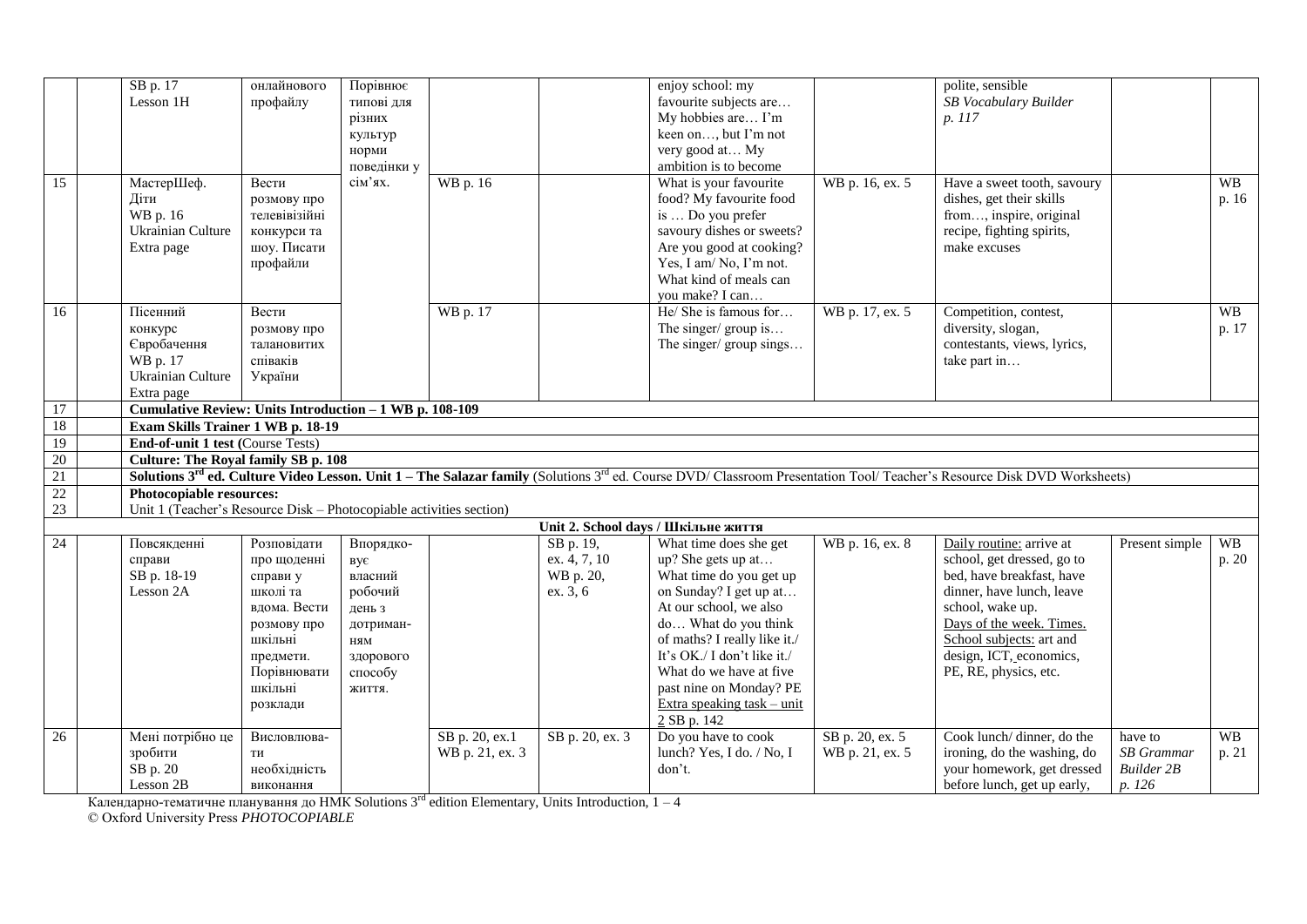|                 |                                                                            | дій                                                                                                                   | Демонст-<br>рує                                                                                   |                                                |                                                                                                             |                                                                                                                                                                                                                                    |                                                        | set the table, take exams,<br>tidy you room                                                                                                             |                                                                          |                    |
|-----------------|----------------------------------------------------------------------------|-----------------------------------------------------------------------------------------------------------------------|---------------------------------------------------------------------------------------------------|------------------------------------------------|-------------------------------------------------------------------------------------------------------------|------------------------------------------------------------------------------------------------------------------------------------------------------------------------------------------------------------------------------------|--------------------------------------------------------|---------------------------------------------------------------------------------------------------------------------------------------------------------|--------------------------------------------------------------------------|--------------------|
| 27              | Незвичайні<br>ШКОЛИ<br>SB p. 21<br>Lesson 2C                               | Порівнювати<br>свою школу з<br>іншими                                                                                 | розуміння<br>потреби<br>працювати<br>разом.<br>Обговорює<br>шкільні                               | SB p. 21, ex. 2<br>WB p. 22, ex. 1             | Identifying<br>numbers, dates<br>and times<br>SB p. 21, ex. 3,<br>4, 5, 6<br>WB p. 22, ex. 2,<br>4, 5, 6, 7 | Our school has<br>students, but there are<br>only about 120 students in<br>the Brooklyn Free School.<br>At our school we have to<br>, but at the Brooklyn<br>Free School they                                                      | SB p. 21, ex. 21<br>WB p.22, ex. 3, 4                  | Numbers, dates, times                                                                                                                                   | Present simple                                                           | <b>WB</b><br>p. 22 |
| 28              | Як часто ти<br>займаєшся<br>улюбленою<br>справою?<br>SB p. 22<br>Lesson 2D | Запитувати і<br>розповідати<br>про те, як<br>часто щось<br>відбувається                                               | правила.<br>Пропонує<br>варіанти<br>участі<br>школи/клас                                          | SB p. 22, ex. 1                                | SB p. 22, ex. 1                                                                                             | How many brothers and<br>sisters have you got? I've<br>got one brother and one<br>sister. Where do you live?<br>I live in                                                                                                          | SB p. 22,<br>ex. $5, 6, 9$<br>WB p. 23,<br>ex. 4, 5, 7 | Adverbs of frequency:<br>always, hardly ever, never,<br>often, sometimes, usually.<br>Question words: How/How<br>many/ What/ What time/<br>Where/ Whose | Present simple<br><b>SB</b> Grammar<br><b>Builder 2D</b><br>p. 126       | <b>WB</b><br>p. 23 |
| 29              | Мій ідеальний<br>шкільний день<br>SB p. 23<br>Lesson 2E                    | Розуміти<br>текст про<br>розпорядок<br>дня учня.<br>Поріднювати<br>власний<br>розклад з<br>розкладом<br>друзів        | у в житті<br>громади.<br>Порівнює<br>навчання в<br>українсь-<br>ких школах<br>з іншими<br>школами | SB p. 23, ex. 3<br>WB p. 24, ex. 2             |                                                                                                             | Rachel's school year<br>starts in September. Our<br>school year starts in<br>September too. In<br>Rachel's school, lessons<br>start at, but in our<br>school, they start atOur<br>ideal school day starts at<br>10:30 and finishes | WB p. 24, ex. 5                                        | Prepositions of time: in, on,<br>at, before, after, during,<br>until, fromto                                                                            | Present simple                                                           | <b>WB</b><br>p. 24 |
| 30              | Небезпечні<br>подорожі до<br>школи<br>SB p. 24-25<br>Lesson 2F             | Розуміти<br>текст про<br>небезпечні<br>подорожі до<br>школи.<br>Пояснення<br>власного<br>вибору<br>дороги до<br>школи | різних<br>країн.<br>Формулює<br>правила<br>безпеки по<br>дорозі до<br>школи.<br>Обговорює         | SB p. 24, ex. 3                                | SB p. 24, ex. 3                                                                                             | In which country is Banpo<br>Elementary School? It's<br>in I choose journey one<br>because you have to/<br>don't have to                                                                                                           |                                                        | In the wilderness: boat,<br>bridge, jungle, valley,<br>mountain, path, river, rope.<br>Dangerous, safe, narrow,<br>wide, large, wet, dry, small         | Present simple                                                           | <b>WB</b><br>p. 25 |
| $\overline{31}$ | Що мені робити?<br>SB p. 26<br>Lesson 2G                                   | Описувати<br>проблеми та<br>давати<br>поради щодо<br>вирішення<br>проблем                                             | навчання у<br>вищих<br>навчальних<br>закладах<br>Великоб-<br>ританії.                             | SB p. 26, ex. 1<br>WB p. 26,<br>ex. 1, 2, 3, 5 | SB p. 26,<br>ex. 1, 5, 6<br>WB p. 26, ex. 4                                                                 | Can I ask your advice<br>about? What's the<br>problem? What do you<br>think I should do? You<br>should/<br>You shouldn't                                                                                                           | WB p. 26, ex. 5                                        | Feelings: angry,<br>embarrassed, excited,<br>happy, sad, tired, worried<br>SB Vocabulary Builder<br>p. 118                                              | Should/<br>shouldn't<br><b>SB</b> Grammar<br><b>Builder 2G</b><br>p. 126 | <b>WB</b><br>p. 26 |
| $\overline{32}$ | Оголошення<br>SB p. 27<br>Lesson 2H                                        | Писати<br>оголошення<br>про події у<br>школі                                                                          |                                                                                                   | SB p. 27 ex. 2<br>WB p. 27 ex. 2               |                                                                                                             | Don't forget to tell your<br>friends and family! Put it<br>in your diary so that you<br>don't forget! Visit our                                                                                                                    | SB p. 27 ex. 5, 6<br>WB p. 27 ex. 5, 6                 | School events: concert,<br>musical, play, school camp,<br>school club, school trip,<br>sports day                                                       | Imperatives<br><b>SB</b> Grammar<br><b>Builder 2H</b><br>p. 126          | <b>WB</b><br>p. 27 |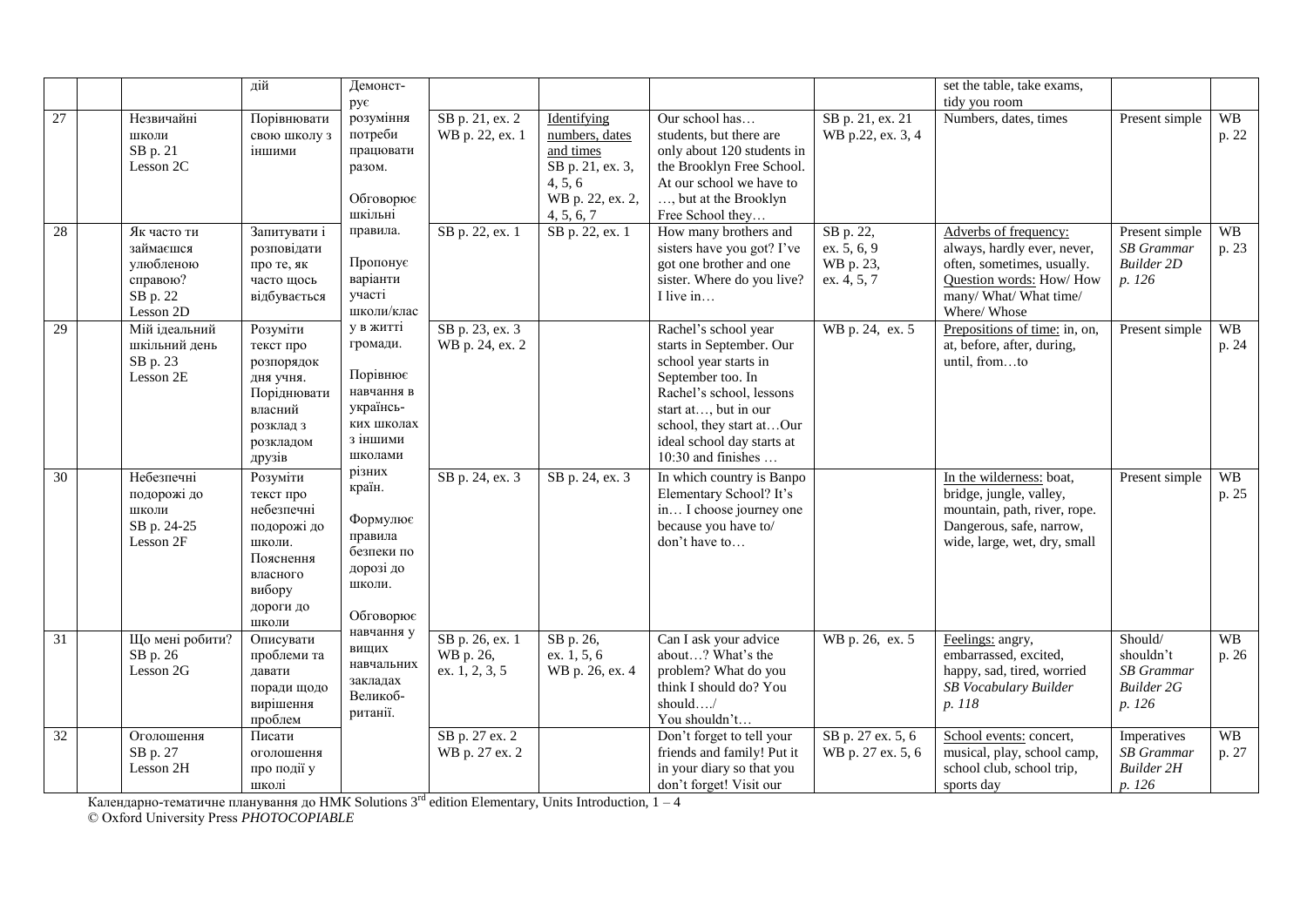|                 |                                                                     |                                | Демонстру         |                          |                               | website! Call on                                    |                    | SB Vocabulary Builder p.                                                                                                                                                                          |                        |           |
|-----------------|---------------------------------------------------------------------|--------------------------------|-------------------|--------------------------|-------------------------------|-----------------------------------------------------|--------------------|---------------------------------------------------------------------------------------------------------------------------------------------------------------------------------------------------|------------------------|-----------|
|                 |                                                                     |                                | є розуміння       |                          |                               | 509331 for more                                     |                    | 118                                                                                                                                                                                               |                        |           |
|                 |                                                                     |                                | цінності          |                          |                               | information/for more                                |                    |                                                                                                                                                                                                   |                        |           |
|                 |                                                                     |                                | культурно-        |                          |                               | details. Please bring a                             |                    |                                                                                                                                                                                                   |                        |           |
|                 |                                                                     |                                | $\Gamma$ O        |                          |                               | friend! Don't miss this                             |                    |                                                                                                                                                                                                   |                        |           |
|                 |                                                                     |                                | розмаїття         |                          |                               | event!                                              |                    |                                                                                                                                                                                                   |                        |           |
| $\overline{32}$ | Міжнародні                                                          | Вести                          | та                | WB p. 28,                |                               | There are $\ldots$ (440)                            | WB p. 28, ex. 5    | Prepare, kids, company,                                                                                                                                                                           | There is/              | <b>WB</b> |
|                 | школи в Україні                                                     | розмову про                    | необхідно-        | ex. 1-4                  |                               | students and $\dots(80)$                            |                    | martial arts, orchestra, the                                                                                                                                                                      | There are              | p. 28     |
|                 | WB p. 28                                                            | міжнародні                     | сті жити          |                          |                               | teachers. The school                                |                    | lower/middle/upper school                                                                                                                                                                         | Present simple         |           |
|                 | <b>Ukrainian Culture</b>                                            | школи в                        | разом у           |                          |                               | prepares students for                               |                    |                                                                                                                                                                                                   |                        |           |
|                 | Extra page                                                          | Україні                        | мирі.             |                          |                               | The school day starts at                            |                    |                                                                                                                                                                                                   |                        |           |
|                 |                                                                     |                                |                   |                          |                               | and finishes at There                               |                    |                                                                                                                                                                                                   |                        |           |
|                 |                                                                     |                                |                   |                          |                               | are $\dots(4)$ lessons and each                     |                    |                                                                                                                                                                                                   |                        |           |
|                 | Шкільні                                                             |                                |                   |                          |                               | lesson is 45 minutes.                               |                    |                                                                                                                                                                                                   |                        | <b>WB</b> |
| $\overline{33}$ |                                                                     | Вести                          |                   | WB p. 29, ex. 2          |                               | My favourite subject is<br>I study it once/ twice a | WB p. 29, ex. 4    | Classroom, primary, ICT,<br>hall, French, private,                                                                                                                                                | There is/<br>There are | p. 29     |
|                 | предмети<br>WB p. 29                                                | розмову про<br>шкільні         |                   |                          |                               | week. I like it because                             |                    | secondary, boarding,                                                                                                                                                                              | Present simple         |           |
|                 | <b>Ukrainian Culture</b>                                            | предмети.                      |                   |                          |                               |                                                     |                    | encourage, complain, the                                                                                                                                                                          |                        |           |
|                 | Extra page                                                          | Розповідати                    |                   |                          |                               |                                                     |                    | curriculum, a good                                                                                                                                                                                |                        |           |
|                 |                                                                     | про                            |                   |                          |                               |                                                     |                    | education                                                                                                                                                                                         |                        |           |
|                 |                                                                     | улюблений                      |                   |                          |                               |                                                     |                    |                                                                                                                                                                                                   |                        |           |
|                 |                                                                     | предмет                        |                   |                          |                               |                                                     |                    |                                                                                                                                                                                                   |                        |           |
|                 |                                                                     |                                |                   |                          |                               |                                                     |                    |                                                                                                                                                                                                   |                        |           |
| $\overline{34}$ | Exam Skills Trainer 1 SB p. 28-29                                   |                                |                   |                          |                               |                                                     |                    |                                                                                                                                                                                                   |                        |           |
| 35              | <b>End-of-unit 2 test (Course Tests)</b>                            |                                |                   |                          |                               |                                                     |                    |                                                                                                                                                                                                   |                        |           |
| 36              | Culture: The University of Oxford SB p. 109                         |                                |                   |                          |                               |                                                     |                    |                                                                                                                                                                                                   |                        |           |
| 37              |                                                                     |                                |                   |                          |                               |                                                     |                    | Solutions 3 <sup>rd</sup> ed. Culture Video Lesson. Unit 2 – Cambridge University (Solutions 3 <sup>rd</sup> ed. Course DVD/ Classroom Presentation Tool/ Teacher's Resource Disk DVD Worksheets) |                        |           |
| 38              | Photocopiable resources:                                            |                                |                   |                          |                               |                                                     |                    |                                                                                                                                                                                                   |                        |           |
| 39              | Unit 2 (Teacher's Resource Disk - Photocopiable activities section) |                                |                   |                          |                               |                                                     |                    |                                                                                                                                                                                                   |                        |           |
|                 |                                                                     |                                |                   |                          |                               | Unit 3. Style / Одяг. Стиль.                        |                    |                                                                                                                                                                                                   |                        |           |
| 40              | Одяг                                                                | Описувати та                   | Ідентифі-         |                          | SB p. 31,                     | I like the boy's shirt in                           | SB p. 31, ex. 7    | Clothes: boots, cap,                                                                                                                                                                              | have got               | <b>WB</b> |
|                 | SB p. 30-31                                                         | порівнювати                    | кує власні        |                          | ex. 3, 4, 5, 6                | photo A. I've got black                             | WB p. 30, ex. 2, 6 | cardigan, pyjamas, tie                                                                                                                                                                            | Present simple         | p. 30     |
|                 | Lesson 3A                                                           | вбрання                        | права і           |                          | WB p. 30,                     | jeans like the one in photo                         |                    | tracksuit, etc.                                                                                                                                                                                   |                        |           |
|                 |                                                                     | людей,                         | обов'язки         |                          | ex. 4, 5                      | B. This person has got                              |                    | Colours: cream, light blue,                                                                                                                                                                       |                        |           |
|                 |                                                                     | запитувати                     | ЯК                |                          |                               | black boots and a black                             |                    | yellow, etc.                                                                                                                                                                                      |                        |           |
|                 |                                                                     | про деталі                     | споживача.        |                          |                               | top. Have you got jeans?                            |                    | Adverbs of frequency:                                                                                                                                                                             |                        |           |
|                 |                                                                     | одягу                          |                   |                          |                               | Have you got a red top?                             |                    | always, never, often,                                                                                                                                                                             |                        |           |
|                 |                                                                     |                                | Описує            |                          |                               | Yes, I have./ No, I                                 |                    | sometimes, usually                                                                                                                                                                                |                        |           |
|                 |                                                                     |                                | власний           |                          |                               | haven't.                                            |                    |                                                                                                                                                                                                   |                        |           |
| 41              | На фестивалі                                                        | Розповідати                    | стиль<br>життя та | SB p. 32,<br>ex. 2, 3, 5 | $S$ pelling $-$ ing<br>forms. | Are you dancing? Are you                            | WB p. 31, ex. 1-5  |                                                                                                                                                                                                   | Present<br>continuous  | <b>WB</b> |
|                 | SB p. 32                                                            | про події, які<br>відбуваються | визначає          |                          |                               | playing the drums? Yes, I<br>am./No, I am not.      |                    |                                                                                                                                                                                                   | <b>SB</b> Grammar      | p. 31     |
|                 | Lesson 3B                                                           | зараз                          | пріоритети.       | WB p. 31, ex. 5          | SB p. 32, ex. 6               |                                                     |                    |                                                                                                                                                                                                   |                        |           |
|                 |                                                                     |                                |                   |                          |                               |                                                     |                    |                                                                                                                                                                                                   | Builder 3B p.<br>128   |           |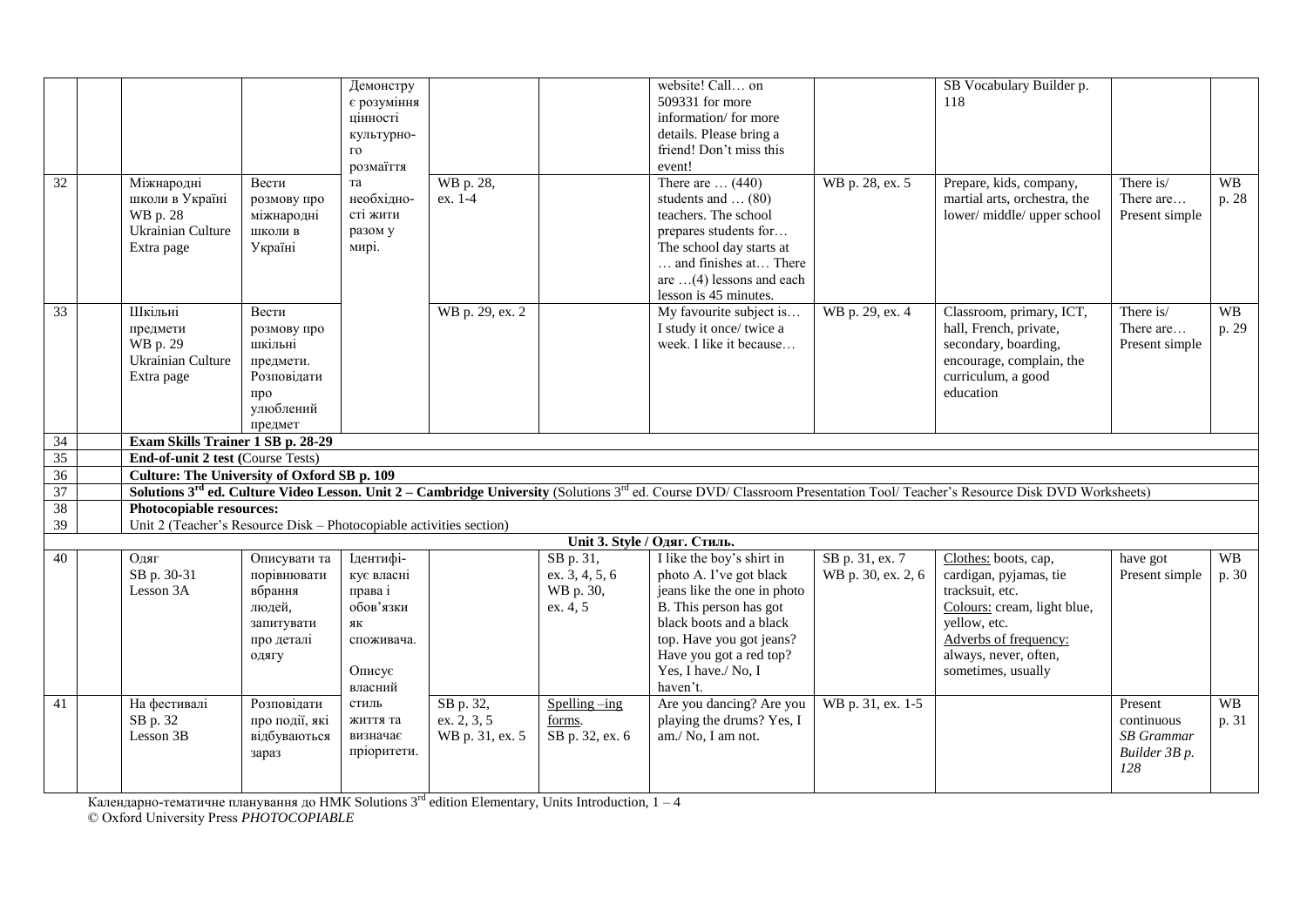| 42<br>43 | Подіум<br>SB p. 33<br>Lesson 3C<br>Зараз і завжди                    | Презентувати<br>моделей на<br>подіумі<br>Розповідати                                                                 | Пояснює<br>вибір одягу<br>залежно від<br>погоди.<br>Аргумен-<br>тує<br>раціональ-<br>ність | SB p. 33, ex. 3<br>SB p. 34, ex. 2       | Identifying<br>stress patterns in<br>two- and tree-<br>syllable words.<br>SB p. 33, ex. 3,<br>5, 6, 7<br>WB p. 32, ex. 3,<br>5<br>SB p. 34, ex. 2 | Our first model, Amy, is<br>coming down the catwalk<br>now. She's wearing a<br>with She looks great<br>in<br>He's wearing jeans and a                                                                                                                    | SB p. 33, ex. 8<br>WB p. 32, ex. 7<br>SB p. 34, ex. 4, 5 | Adjectives to describe<br>clothes: baggy, casual, dark,<br>light, long, long-sleeved,<br>patterned, plain, short,<br>short-sleeved, smart, tight.<br><b>Dictionary Work</b> | Present<br>continuous<br>Present                                                                 | <b>WB</b><br>p. 32<br><b>WB</b> |
|----------|----------------------------------------------------------------------|----------------------------------------------------------------------------------------------------------------------|--------------------------------------------------------------------------------------------|------------------------------------------|---------------------------------------------------------------------------------------------------------------------------------------------------|----------------------------------------------------------------------------------------------------------------------------------------------------------------------------------------------------------------------------------------------------------|----------------------------------------------------------|-----------------------------------------------------------------------------------------------------------------------------------------------------------------------------|--------------------------------------------------------------------------------------------------|---------------------------------|
|          | SB p. 34<br>Lesson 3D                                                | і запитувати<br>про події, які<br>відбуваються<br>зараз і<br>постійно                                                | покупки.<br>Обговорює<br>розмаїття<br>української                                          |                                          |                                                                                                                                                   | red top. She always sits<br>next to Maria.                                                                                                                                                                                                               | WB p. 33, ex. 1-6                                        |                                                                                                                                                                             | simple/Present<br>continuous<br><b>SB</b> Grammar<br><b>Builder 3D</b><br>p. 128                 | p. 33                           |
| 44       | Купуємо одяг.<br>SB p. 35<br>Lesson 3E                               | Вести<br>розмову про<br>покупки.<br>Проводити<br>опитування<br>про моду                                              | культурної<br>спадщини.                                                                    | SB p. 35, ex. 2                          | SB p. 35, ex. 2                                                                                                                                   | Do you agree that clothes<br>should be more<br>expensive? No, I don't.<br>What about you?                                                                                                                                                                | WB p. 34, ex. 1-5                                        | Negative prefix un-: tidy-<br>untidy, friendly-unfriendly,<br>usual-unusual, etc.<br>Common adjectives: awful,<br>different, false, expensive,<br>safe, high, etc.          |                                                                                                  | <b>WB</b><br>p. 34              |
| 45       | Неймовірні<br>фото? Тиск на<br>підлітків<br>SB p. 36-37<br>Lesson 3F | Розуміти<br>текст про<br>тиск на<br>підлітків.<br>Ділитися<br>власними<br>думками<br>щодо<br>зовнішності             |                                                                                            | SB p. 37,<br>ex. 3, 5<br>WB p. 35, ex. 2 | SB p. 37, ex. 5                                                                                                                                   | Personally, I think In<br>my opinion, To be<br>honest, I really believe<br>that In my view, I<br>agree/ I disagree<br>with I don't think<br>that                                                                                                         |                                                          | Go weight training, put on<br>make-up, straighten your<br>hair, take a selfie, artificial,<br>fake, natural, male, natural,<br>ordinary, real, special                      |                                                                                                  | <b>WB</b><br>p. 35              |
| 46       | Плани, зустрічі,<br>побачення<br>SB p. 38<br>Lesson 3G               | Запитувати<br>про плани,<br>домовлятися<br>про<br>майбутню<br>зустріч.<br>Погоджувати<br>ся/відхиляти<br>пропозицію. |                                                                                            | SB p. 38, ex. 2                          | SB p. 38,<br>ex. 2, 5, 6<br>WB p. 36,<br>ex. 5, 6                                                                                                 | Do you fancy? Shall I<br>come to your house and<br>pick you up on the way?<br>What about Sunday?<br>What time? How about<br>2.30? Why don't you?<br>Let's meet at the cinema.<br>Cool/ Great idea/ That<br>sounds fun/ I'm afraid I<br>can't/No, thanks. | WB p. 36, ex. 8                                          | Free-time activities<br>SB Vocabulary Builder p.<br>118                                                                                                                     | Present<br>continuous for<br>future<br>arrangements<br><b>SB</b> Grammar<br>Builder 3G<br>p. 128 | <b>WB</b><br>p. 36              |
| 47       | Електронний<br>лист<br>SB p. 39<br>Lesson 3H                         | Писати<br>електронний<br>лист (email)<br>другові про<br>свої плани                                                   |                                                                                            | SB p. 39, ex. 2<br>WB p. 37, ex. 2       |                                                                                                                                                   | Dear Hello Thanks<br>for your email. How are<br>you? / How are your<br>things? I hope to see you<br>soon. That's all for now.                                                                                                                            | SB p. 39, ex. 6<br>WB p. 37, ex. 6, 7                    | Accessories: bracelet,<br>headphones, sunglasses,<br>wallet, etc.<br>SB Vocabulary Builder<br>p. 118                                                                        | <b>Using linking</b><br>words to<br>connect ideas<br>in a sentence<br>(and, because,             | <b>WB</b><br>p. 37              |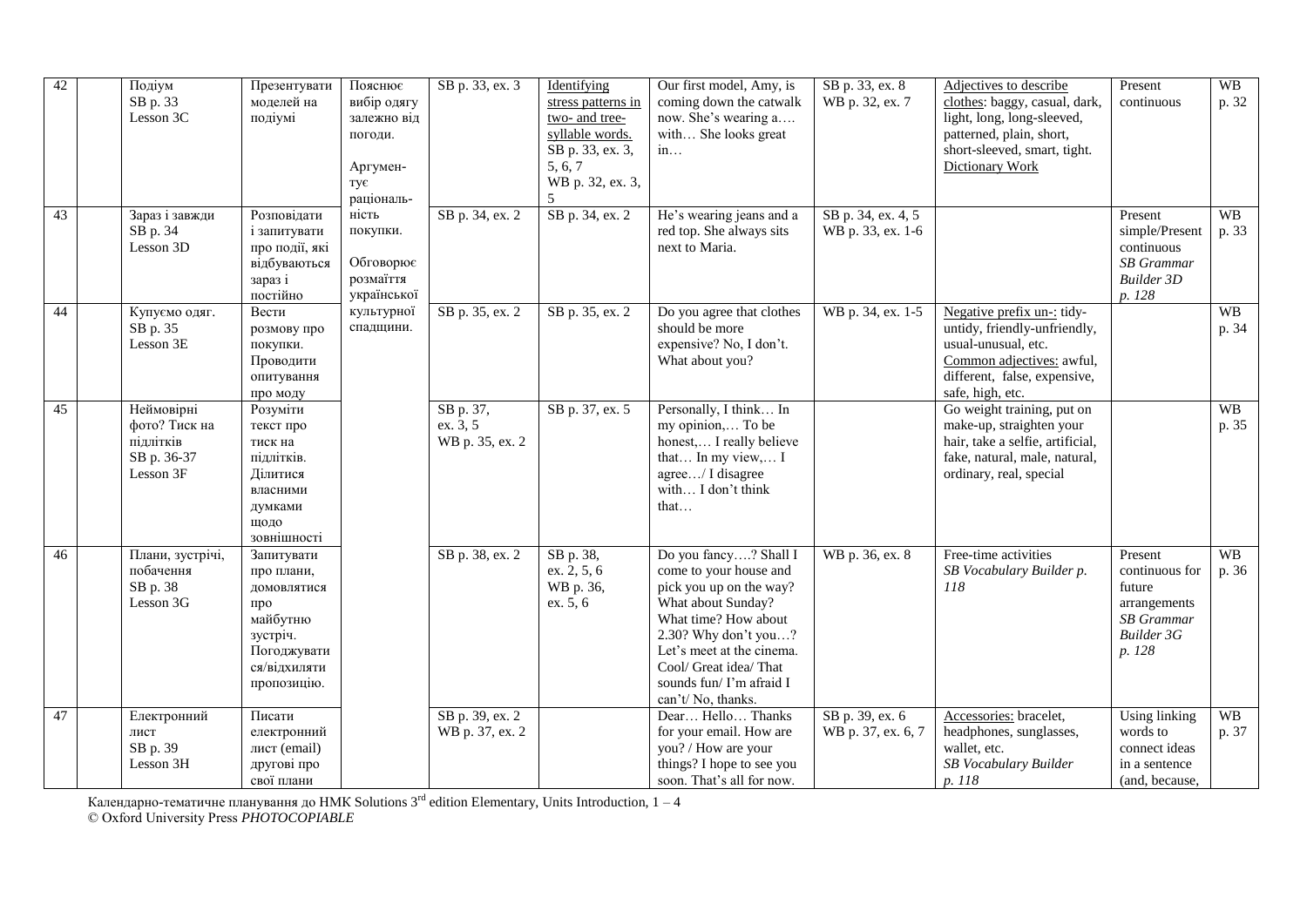|                 |                                                                     |               |            |                 |                         | Please, write me soon.                                 |                 |                                                                                                                                                                                                          | but, or, so)               |           |
|-----------------|---------------------------------------------------------------------|---------------|------------|-----------------|-------------------------|--------------------------------------------------------|-----------------|----------------------------------------------------------------------------------------------------------------------------------------------------------------------------------------------------------|----------------------------|-----------|
|                 |                                                                     |               |            |                 |                         | Give my love to/ Say hi                                |                 |                                                                                                                                                                                                          |                            |           |
|                 |                                                                     |               |            |                 |                         | to Lots of love/Love.                                  |                 |                                                                                                                                                                                                          |                            |           |
|                 |                                                                     |               |            |                 |                         | Best wishes. Take care.                                |                 |                                                                                                                                                                                                          |                            |           |
| 48              | Українська                                                          | Розповілати   |            | WB p. 38, ex. 2 |                         | People like traditional                                | WB p. 38, ex. 5 | Craft, doll making,                                                                                                                                                                                      |                            | <b>WB</b> |
|                 | вишиванка                                                           | про різні     |            |                 |                         | clothes because                                        |                 | Ukrainian embroidery,                                                                                                                                                                                    |                            | p. 38     |
|                 | WB p. 38                                                            | види          |            |                 |                         | The craftsmen/women                                    |                 | vyshyvanka, pattern,                                                                                                                                                                                     |                            |           |
|                 | Ukrainian Culture                                                   | рукоділля     |            |                 |                         | make They need                                         |                 | pottery, woodcarving,                                                                                                                                                                                    |                            |           |
|                 | Extra page                                                          |               |            |                 |                         | It comes from                                          |                 | knitting, breadwork                                                                                                                                                                                      |                            |           |
| 49              | Українська мода                                                     | Вести         |            | WB p. 39        |                         |                                                        | WB p. 39, ex. 5 | Stand out from the crowd,                                                                                                                                                                                |                            | <b>WB</b> |
|                 | WB p. 39                                                            | розмову про   |            |                 |                         |                                                        |                 | design, unique, traditional,                                                                                                                                                                             |                            | p. 39     |
|                 | Ukrainian Culture                                                   | українських   |            |                 |                         |                                                        |                 | artistic, bright, elegant,                                                                                                                                                                               |                            |           |
|                 | Extra page                                                          | дизайнерів на |            |                 |                         |                                                        |                 | unusual, luxury, outfit                                                                                                                                                                                  |                            |           |
|                 |                                                                     | основі тексту |            |                 |                         |                                                        |                 |                                                                                                                                                                                                          |                            |           |
| 50              | Cumulative Review: Units Introduction - 3 WB p. 110-111             |               |            |                 |                         |                                                        |                 |                                                                                                                                                                                                          |                            |           |
| 51              | Exam Skills Trainer 2 WB p. 40-41                                   |               |            |                 |                         |                                                        |                 |                                                                                                                                                                                                          |                            |           |
| 55              | <b>End-of-unit 3 test (Course Tests)</b>                            |               |            |                 |                         |                                                        |                 |                                                                                                                                                                                                          |                            |           |
| 56              | Culture: Teens and their money SB p. 110                            |               |            |                 |                         |                                                        |                 |                                                                                                                                                                                                          |                            |           |
| 57              |                                                                     |               |            |                 |                         |                                                        |                 | <b>Solutions 3<sup>rd</sup> ed. Culture Video Lesson. Unit 3 – Teens and their money</b> (Solutions 3 <sup>rd</sup> ed. Course DVD/ Classroom Presentation Tool/ Teacher's Resource Disk DVD Worksheets) |                            |           |
| 58              | Photocopiable resources:                                            |               |            |                 |                         |                                                        |                 |                                                                                                                                                                                                          |                            |           |
| 59              | Unit 3 (Teacher's Resource Disk – Photocopiable activities section) |               |            |                 |                         |                                                        |                 |                                                                                                                                                                                                          |                            |           |
| $\overline{60}$ | 21 <sup>st</sup> Century Skills Project (Units 1-3)                 |               |            |                 |                         |                                                        |                 |                                                                                                                                                                                                          |                            |           |
|                 |                                                                     |               |            |                 |                         | Unit 4. Food / Їжа. Харчування                         |                 |                                                                                                                                                                                                          |                            |           |
| 61              | Іжа                                                                 | Вести         | Наводить   | SB p. 41, ex. 9 | SB p. 41, ex. 2,        | The meal in photo 1                                    | WB p. 42, ex. 6 | Food: apples, bread, carrots,                                                                                                                                                                            | Articles.                  | <b>WB</b> |
|                 | SB p. 40-41                                                         | розмову про   | приклади   |                 | 6, 8, 10                | looks I really like                                    |                 | lettuce, beef, lamb, chicken,                                                                                                                                                                            | Countable and              | p. 42     |
|                 | Lesson 4A                                                           | різну їжу та  | купівлі    |                 | WB p. 42, ex. 3,<br>4.5 | olives./ Me too. I don't<br>like it/ them. What do you |                 | cheese, crisps, cucumber,                                                                                                                                                                                | uncountable                |           |
|                 |                                                                     | страви        | продуктів  |                 |                         | have for breakfast and                                 |                 | green/red peppers, melon,<br>mushrooms, olives, onion,                                                                                                                                                   | nouns<br><b>SB</b> Grammar |           |
|                 |                                                                     |               | для        |                 |                         | when do you have it? I                                 |                 |                                                                                                                                                                                                          |                            |           |
|                 |                                                                     |               | здорового  |                 |                         | usually have That's                                    |                 | pasta, peas, pineapple,<br>potato, rice, sandwiches,                                                                                                                                                     | Builder 4A p.<br>130       |           |
|                 |                                                                     |               | харчування |                 |                         | definitely                                             |                 |                                                                                                                                                                                                          |                            |           |
| 62              | Що є на столі?                                                      | Розповілати   | Обговорює  | SB p. 42, ex. 2 | WB p. 43                | Is there any cereal? No,                               |                 | sausages, etc.                                                                                                                                                                                           | There is/There             | <b>WB</b> |
|                 | SB p. 42                                                            | про власний   | вибір      |                 |                         | there isn't. Are there?                                |                 |                                                                                                                                                                                                          | are; some, any             | p. 43     |
|                 | Lesson 4B                                                           | досвід        | продуктів, |                 |                         | Extra speaking task – unit                             |                 |                                                                                                                                                                                                          | <b>SB</b> Grammar          |           |
|                 |                                                                     | здійснення    | корисних   |                 |                         | $\overline{4}$                                         |                 |                                                                                                                                                                                                          | <b>Builder 4B</b>          |           |
|                 |                                                                     | покупок.      | для        |                 |                         | SB p. 142                                              |                 |                                                                                                                                                                                                          | p. 130                     |           |
|                 |                                                                     | Порівнювати   | здоров'я.  |                 |                         |                                                        |                 |                                                                                                                                                                                                          |                            |           |
|                 |                                                                     | різні кошики  |            |                 |                         |                                                        |                 |                                                                                                                                                                                                          |                            |           |
|                 |                                                                     | з продуктами  | Розподіляє |                 |                         |                                                        |                 |                                                                                                                                                                                                          |                            |           |
| 63              | Що за відходи?                                                      | Висловлюват   | кошти на   | SB p. 43, ex. 2 | Recognising             | I agree/don't agree that                               |                 | Not need, throw away,                                                                                                                                                                                    |                            | <b>WB</b> |
|                 | Фріганізм -                                                         | и вслані      | продукти   | WB p. 44, ex. 1 | unstressed              |                                                        |                 | rubbish bin, vegetables,                                                                                                                                                                                 |                            | p. 44     |
|                 | стиль життя,                                                        | думки про     | харчування |                 | words                   |                                                        |                 | fresh, old, hungry                                                                                                                                                                                       |                            |           |
|                 | який заперечує                                                      | стиль життя   |            |                 |                         |                                                        |                 |                                                                                                                                                                                                          |                            |           |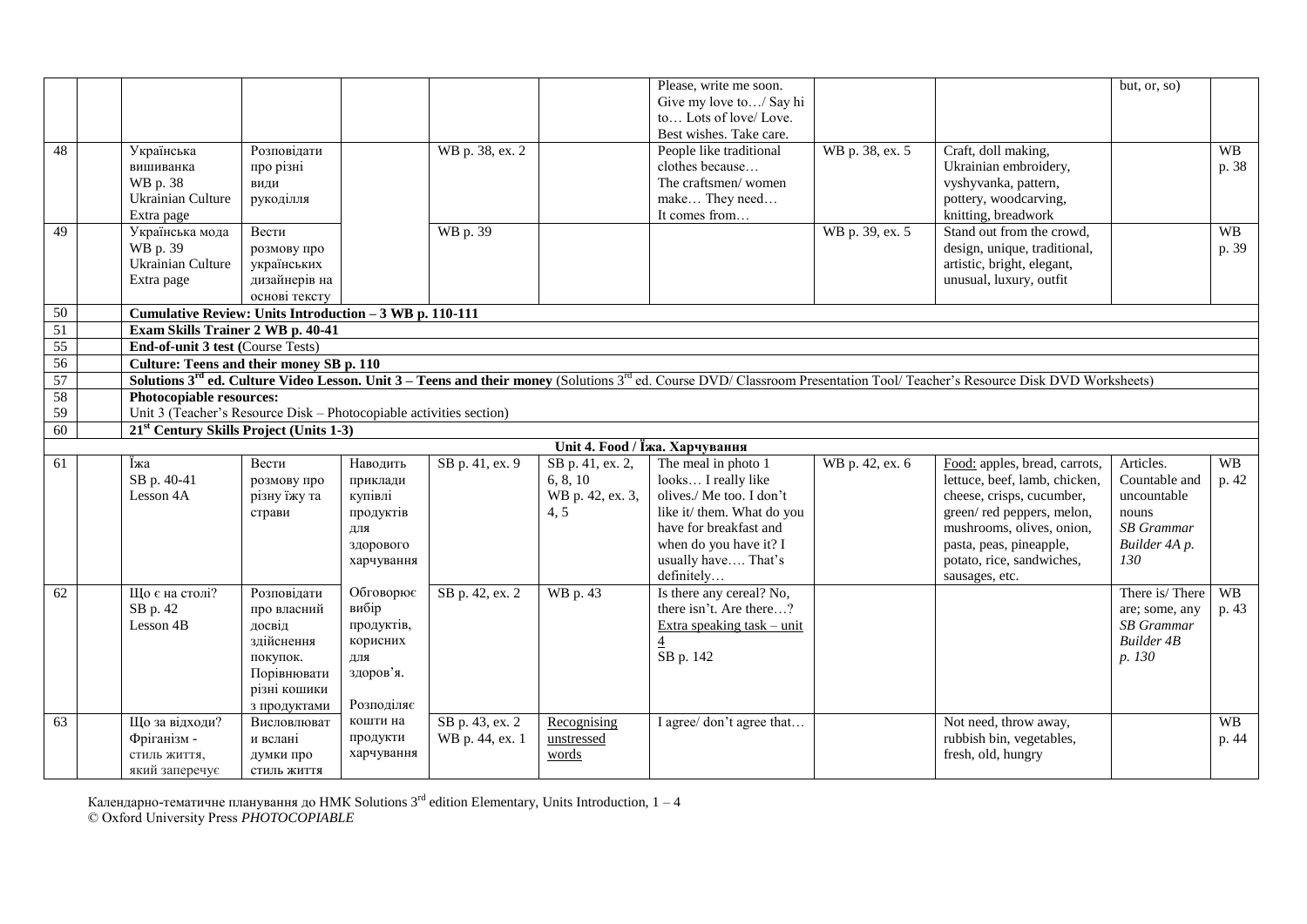| 64 | принципи<br>споживацтва<br>SB p. 43<br>Lesson 4C<br>Поняття<br>кількості<br>SB p. 44<br>Lesson 4D | «фріганізм»<br>Запитувати<br>та<br>відповідати<br>на запитання<br>про кількість<br>продуктів<br>харчування | Обговорює<br>особливос-<br>Ti<br>харчуван-<br>ня у<br>підлітково-<br>му віці та<br>харчові<br>звички.<br>Наводить<br>приклади | SB p. 44, ex. 1<br>WB p. 45, ex. 2       | SB p. 43, ex. 3,<br>4, 5, 6, 7<br>WB p. 44,<br>ex. 2, 3, 4<br>SB p. 44, ex. 1 | How much time do you<br>spend on homework every<br>day? About an hour.<br>There isn't much There<br>are a few That's true./<br>That's false. There are a<br>lot of                                                                                                                               | SB p. 44, ex. 8<br>WB p. 45           |                                                                                                                                                       | How much/<br>How many;<br>much, many, a<br>lot of, a few, a<br>little<br><b>SB</b> Grammar<br><b>Builder 4D</b><br>p. 130 | <b>WB</b><br>p. 45 |
|----|---------------------------------------------------------------------------------------------------|------------------------------------------------------------------------------------------------------------|-------------------------------------------------------------------------------------------------------------------------------|------------------------------------------|-------------------------------------------------------------------------------|--------------------------------------------------------------------------------------------------------------------------------------------------------------------------------------------------------------------------------------------------------------------------------------------------|---------------------------------------|-------------------------------------------------------------------------------------------------------------------------------------------------------|---------------------------------------------------------------------------------------------------------------------------|--------------------|
| 65 | Реклама<br>нездорової їжі<br>SB p. 45<br>Lesson 4E                                                | Вести<br>розмову про<br>здорове<br>харчування,<br>фастфуд та<br>шкільну їжу                                | збалансо-<br>ваності<br>власного<br>раціону.<br>Надає                                                                         | SB p. 45, ex. 1<br>WB p. 46, ex. 2       |                                                                               | Which subject are you<br>good ? I'm good at<br>What foods do you like<br>that are bad _ you? What<br>foods do you like that are<br>$good_y$ you?                                                                                                                                                 |                                       | $Adjective + preposition:$<br>used to, interested in, good<br>at, afraid of, famous for,<br>etc.<br>Dictionary Work                                   |                                                                                                                           | <b>WB</b><br>p. 46 |
| 66 | Незвичайні<br>ресторани<br>SB p. 46-47<br>Lesson 4F                                               | Представля-<br>ти власний<br>проект.<br>Розуміти<br>текст про<br>незвичайні<br>ресторани                   | рекоменда-<br>ції щодо<br>дотримання<br>здорового<br>способу<br>життя.<br>Ставить                                             | SB p. 46, ex. 3<br>WB p. 47,<br>ex. 2, 3 | SB p. 46, ex. 3                                                               | Project: invent a<br>restaurant. Then describe<br>your restaurant to the<br>class. Think about:<br>how to attract customers/<br>the location/ what kind of<br>food you can order there/<br>a gimmick                                                                                             |                                       | Customers, service, chef,<br>knife, fork, waiter, tray,<br>menu                                                                                       |                                                                                                                           | <b>WB</b><br>p. 47 |
| 67 | У ресторані<br>SB p. 48<br>Lesson 4G                                                              | Замовляти<br>їжу і напої у<br>ресторані,<br>вести<br>розмову з<br>офіціантом                               | запитання<br>про<br>можливості<br>купівлі<br>товарів та<br>замовлення                                                         | SB p. 48, ex. 2                          | SB p. 48,<br>ex. 2, 5, 6<br>WB p. 48,<br>ex. 4, 6                             | Are you ready to order?<br>What would you like?<br>Would you like anything<br>to drink? Can I have ,<br>please. The same for me,<br>please. Let's leave a tip.                                                                                                                                   |                                       | Look at, menu, order,<br>restaurant, sit, table, waiter,<br>write<br>SB Vocabulary Builder<br>p. 119                                                  | Would like                                                                                                                | <b>WB</b><br>p. 48 |
| 68 | Запрошення<br>SB p. 49<br>Lesson 4H                                                               | Написати<br>запрошення<br>на вечірку                                                                       | послуг у<br>мережі<br>Інтернет.<br>Порівнює<br>традиційну<br>українську<br>кухню<br>3i<br>стравами<br>інших<br>країн світу.   | SB p. 49,<br>ex. 1, 4<br>WB p. 49, ex. 3 |                                                                               | I'm having a party to<br>celebrate (the end of<br>the school year/New<br>Year's Eve). Would you<br>like to join us? It should<br>be fun. Can you please<br>bring some (food/<br>CDs)? Put it in your<br>diary! Hope you can make<br>it. I hope you can come.<br>Let me know. RSVP.<br>Take care. | SB p. 49, ex. 5<br>WB p. 49, ex. 5, 6 | Parties and celebrations:<br>barbecue, street party,<br>fancy-dress party, end-of-<br>exams party, Christmas, etc.<br>SB Vocabulary Builder<br>p. 119 |                                                                                                                           | <b>WB</b><br>p. 49 |